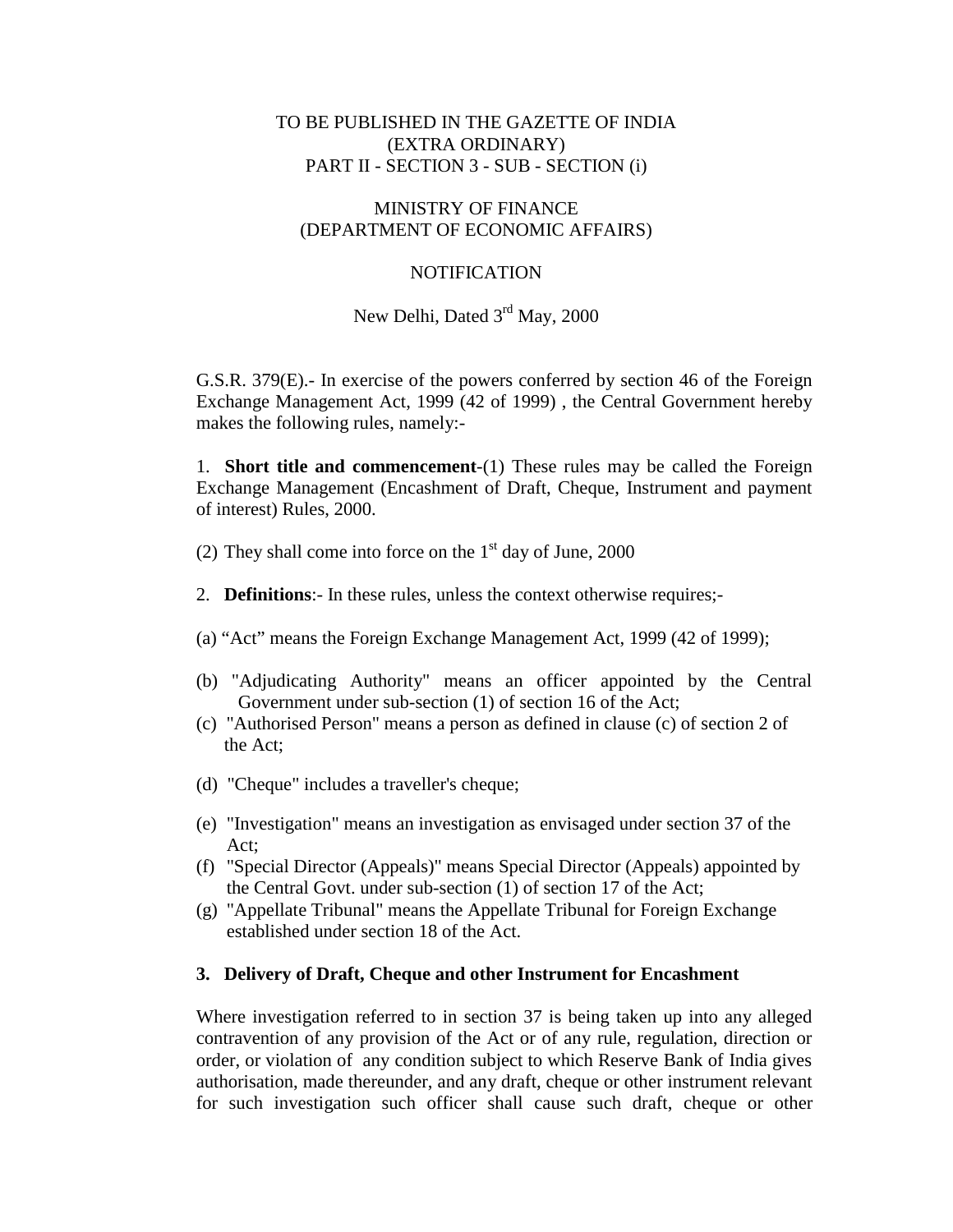instrument to be delivered for encashment to Reserve Bank of India or an authorised person as the officer may specify.

- 4. **Encashment of draft, cheque or other instrument** The Reserve Bank of India or an authorised person shall take steps without delay for encashing the draft, cheque or other instrument and, on such encashment, shall credit the proceeds realised (less any commission and expenses incurred for such encashment) to a separate account in the name of the Directorate of Enforcement.
- 5. **Opening an Account** :- Where Investigation referred to in section 37 of the Act is being taken up into any alleged contravention of any provision of the Act or any rule, regulation or direction or order, or violation of any condition subject to which Reserve Bank of India gives authorisation, the indian currency relevant to such investigation is in the custody of an officer of Enforcement Directorate, then, such officer shall deposit the indian currency in a nationalised bank to a separate account in the name of Directorate of Enforcement.
- 6. **Indemnity**:- The Central Government shall indemnify the Reserve Bank of India or an authorised person against any liability which the Reserve Bank of India or an authorised person may incur by reason of, or in connection with, the encashment of the draft , cheque or other instrument delivered to it.
- 7. **Direction for Payment of the Proceeds** :- (i) Where it has been found during the course of investigation or adjudication that, any draft, cheque or other instrument is not relevant for such investigation, the Investigating Officer or the Adjudicating Authority, as the case may be, pass such order that the person to whom the proceeds of such draft, cheque or other instrument may be paid.
- (ii) Where it has been found during the course of appeal before the Special Director (Appeals) or the Appellate Tribunal or the High Court, as the case may be, that, any draft, cheque or other instrument is not considered relevant for such appeal, then, the Special Director (Appeals) or the Appellate Tribunal or the High Court, as the case may be, pass such order specifying the person to whom the proceeds of the draft, cheque or other instruments may be paid.
- 8. **Payment of interest on the seized Indian currency**:- (i) Where it is found after completion of the investigation that the Indian currency seized under section 37 of the Act is not involved in the contravention and is to be returned, the same shall be returned to such persons together with interest at the rate of 6% per annum from the date of seizure till the date of payment.
- (ii) Where it has been found during the course of adjudication that the seized Indian currency is not relevant for such adjudication, the Adjudicating